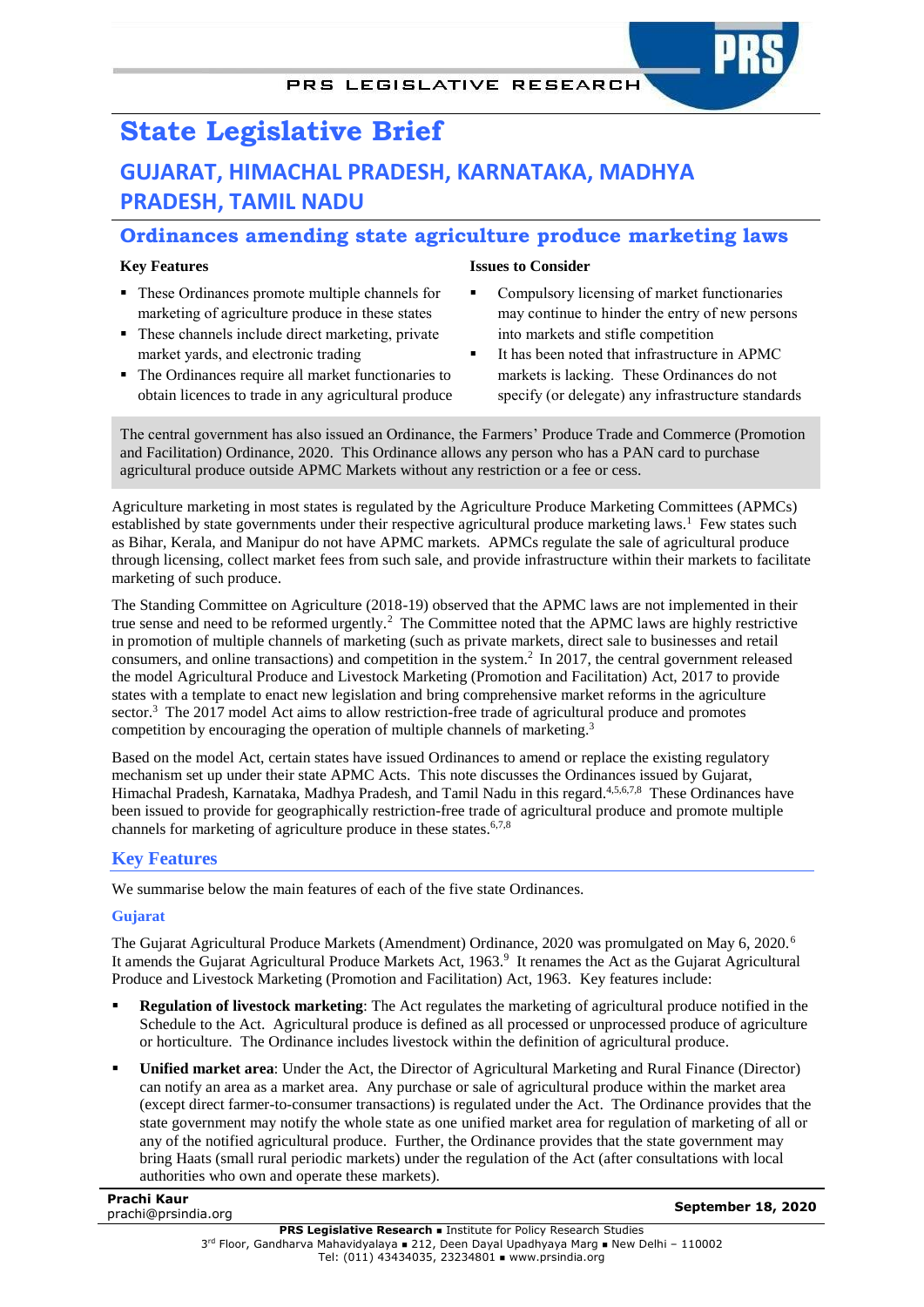- **Unified single licence**: The Act allows APMCs to grant licences to traders to operate in their market area. The Ordinance provides that the Director will grant a unified single licence to traders. This licence can be used by the trader to operate in any principal market yard, sub-market yard, private market yard, or etrading platform in the state. The fee payable for obtaining a trading licence will continue to be paid to the APMCs. Existing licences of traders will be deemed to be unified single licences.
- **Private market**: The Act allows establishing a private market for: (i) trade of fruits and vegetables, (ii) export of agricultural produce, and (iii) processing, grading, packaging, and adding value in any other way to agricultural produce. The Ordinance adds that the state government may declare a place to be a private market yard, private market sub-yard, or private farmer-consumer market yard, for marketing of notified agricultural produce. Such place may include any: (i) structure, (ii) enclosure, and (iii) open space locality, including warehouses and packaging and processing units.
- **Market fee and user charges**: The Act provides that the managing body of a private market shall levy market fees on agricultural produce being transacted at such rate as may be prescribed. The Ordinance provides that the owner of a market sub-yard may collect: (i) a market fee on notified agricultural produce, and (ii) a user charge on de-notified agricultural produce, transacted at the market sub-yard. Such fees should not exceed the rates notified by the state government.
- **E-Trading:** The Act provided that any person can establish an electronic market after applying for a licence for the same. The Ordinance provides for the establishment and promotion of electronic trading (e-trading) platforms, by the state, its agency, or by an individual who obtains a separate licence from the Director.
- **Regulation of trading:** The Ordinance empowers the Market Committee to permit a licence holder to sell notified agricultural produce, outside licensed market areas or e-trading platforms.

#### **Himachal Pradesh**

The Himachal Pradesh Agricultural Produce Marketing (Promotion and Facilitation) Ordinance, 2020 was promulgated on May 2[8](#page-0-4), 2020.<sup>8</sup> It seeks to replace the Himachal Pradesh Agricultural and Horticultural Produce Marketing (Development and Regulation) Act, 2005.<sup>10</sup> Key features include:

- **Unified Market Area**: The Act provides that the state government may notify a specific area to be a market area to regulate the marketing of specified agricultural produce in such an area. The Ordinances adds that the whole state may be declared a single unified market area for the sale of notified agricultural produce.
- **Unified Trading Licence**: The Act provides that any person trading, transacting or dealing in notified agricultural produce in more than one market area, must register for each respective function with the Managing Director of the Agricultural Marketing Board. The Ordinance provides for the grant of a single unified trading licence which will be granted by the Director of Agricultural Marketing and will be valid state-wide in any market area.
- **E-Trading**: The Ordinance defines e-trading as trading of agricultural produce in which registration, auctioning, billing, negotiating, record keeping and other connected activities are done electronically on computer network or internet. The Ordinance provides that a licence granted by the Director of Agricultural Marketing is necessary to establish an e-trading platform.
- **Single point of levy of market fee**: The Ordinance provides that market fee cannot be levied for a second time under any name including cess, user charge, or service charge. Market fee will be charged at a rate not exceeding 2% on transactions of non-perishable produce, and up to 1% on perishable produce.
- **Same/next day payment**: The Ordinance provides that the payments for transactions should be made on the same or the next day. This is guaranteed to: (i) sellers for the sale of notified agricultural produce in market yards, private market yards, or at e-trading platforms, and (ii) agriculturists if notified produce is sold via direct marketing.
- **Inter-state trade**: The Ordinance provides that the state may allow traders holding a single unified licence issued by another state to undertake trade (including e-trading) in any market area within its jurisdiction.

#### **Karnataka**

The Karnataka Agricultural Produce Marketing (Regulation and Development) (Amendment) Ordinance, 2020 was promulgated on May 16, 2020.<sup>[4](#page-0-5)</sup> It amends the Karnataka Agricultural Produce Marketing (Regulation and Development) Act, 1966.<sup>11</sup> It makes the following amendments to the Act:

<span id="page-1-0"></span> **Places designated for marketing**: Under the Act, purchasing or selling notified agricultural produce in places other than the designated market yards or sub-yards is an offence. This does not apply in certain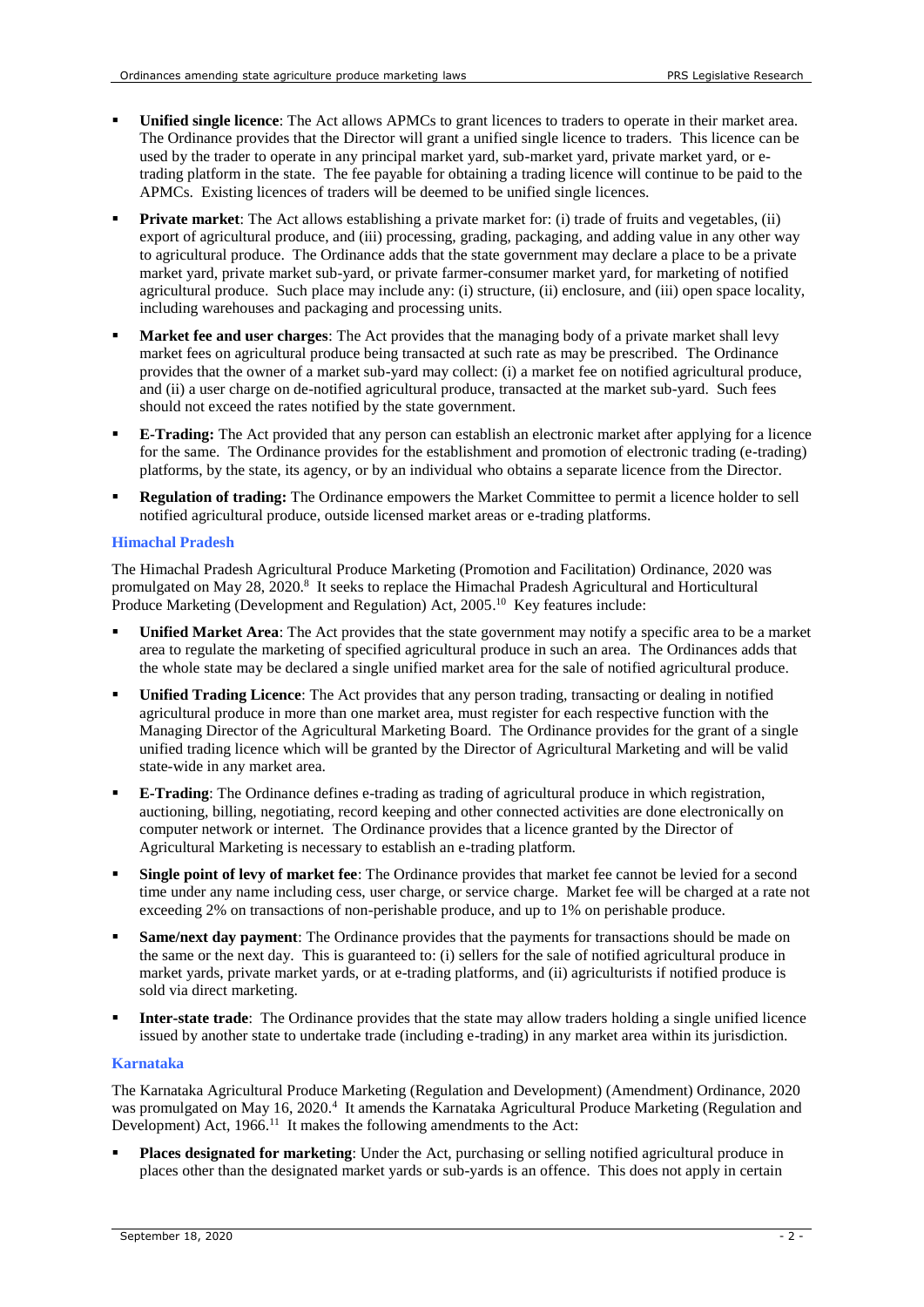<span id="page-2-0"></span>cases such as a retail sale by a trader and direct purchase from farmers. The Ordinance removes this offence and allows purchase and sale in places other than the designated market yards or sub-yards.

 **Regulation by APMCs:** The Ordinance specifies that APMCs will regulate the marketing of notified agricultural produce in the market yards, market sub-yards, and sub-market yards.

#### **Madhya Pradesh**

The Madhya Pradesh Krishi Upaj Mandi (Amendment) Ordinance, 2020 was promulgated on May 1, 2020[.](#page-0-6)<sup>5</sup> It amends the Madhya Pradesh Krishi Upaj Mandi Act, 1972.<sup>12</sup> It makes the following amendments to the Act:

- **Private market yards and e-trading**: The Act empowers the state government to declare any specified place in the market area, such as any structure, enclosure, open place, or locality, as market yards or submarket yards. The Ordinance provides that private market yards and e-trading platforms can be set up in the state, in addition to the principal market yard and sub-market yards managed by APMCs.
- **Director of Agricultural Marketing**: The Ordinance provides for the appointment of the Director of Agricultural Marketing by the state government. Functions of the Director will include: (i) granting licences for trading of agricultural produce, establishing private market yards, and electronic trading, and (ii) regulating trading and associated activities, private market yards, and e-trading platforms.
- **Rules**: The Ordinance allows the state government to prescribe: (i) the terms and conditions on which licences shall be granted for trading in agricultural produce in any part of the state, establishing a private market yard, and electronic trading, and (ii) the fee for such licences.

#### **Tamil Nadu**

The Tamil Nadu Agricultural Produce Marketing (Regulation) Second Amendment Ordinance, 2020 was promulgated on May 28, 2020.<sup>[7](#page-0-3)</sup> It amends the Tamil Nadu Agricultural Produce Marketing (Regulation) Act, 1987.<sup>13</sup> Some of the key amendments being made to the Act are:

- <span id="page-2-1"></span> **Unified market area**: The Ordinance establishes the whole state of Tamil Nadu, excluding the market areas under the control of APMCs, as a unified market area.
- **Private market yards and sub-yards**: The Ordinance allows any person to establish a private market yard anywhere in the unified market area. It also allows the state government to notify structures or places such as silos, warehouses, cold storages, or other such infrastructure facilities as private market sub-yards. The owners of such private market yards or sub-yards are required to obtain a licence from the Director of Agricultural Marketing and Agri-Business (Director). The licences will be valid for a period of three years.
- **Direct marketing**: The Ordinance allows direct marketing, i.e. direct wholesale purchase of agricultural produce from farmers, outside the APMC markets. It provides that collection or aggregation centres can be set up close to any production area or within a designated food park for direct marketing. It can also be carried out, without setting up such centres, in areas specified for this purpose, including private market yards and sub-yards. A buyer engaging in direct marketing is required to obtain a licence from the Director and report trade transactions on a monthly basis. Such licence will be valid for a period of three years.
- **Dispute Settlement**: The Ordinance provides for the Director to be the arbiter of all disputes between various categories of licensees.

#### **Issues for consideration**

Gujarat, Himachal Pradesh, Karnataka, Madhya Pradesh, and Tamil Nadu have issued Ordinances to enable multiple channels of marketing for agriculture produce.<sup>[4,](#page-0-5)[5,](#page-0-6)[6,](#page-0-2)[7,](#page-0-3)[8](#page-0-4)</sup> We analyse some key issues with the APMC laws in these states.

#### **System of licensing**

The Standing Committee on Agriculture (2018-19) noted that state APMC Acts are highly restrictive in promotion of multiple marketing channels and competition in the system. [1](#page-0-7) Consequently, farmers are unable to sell produce at remunerative prices because of the lack of competition. Further, the Committee observed that APMC markets across the country are not working in the interest of farmers due to reasons such as: (i) limited traders in APMC markets thereby reducing competition, (ii) cartelisation of traders, and (iii) high deductions in theform of commission charges and market fees.<sup>1</sup> The Committee suggested that states should reform their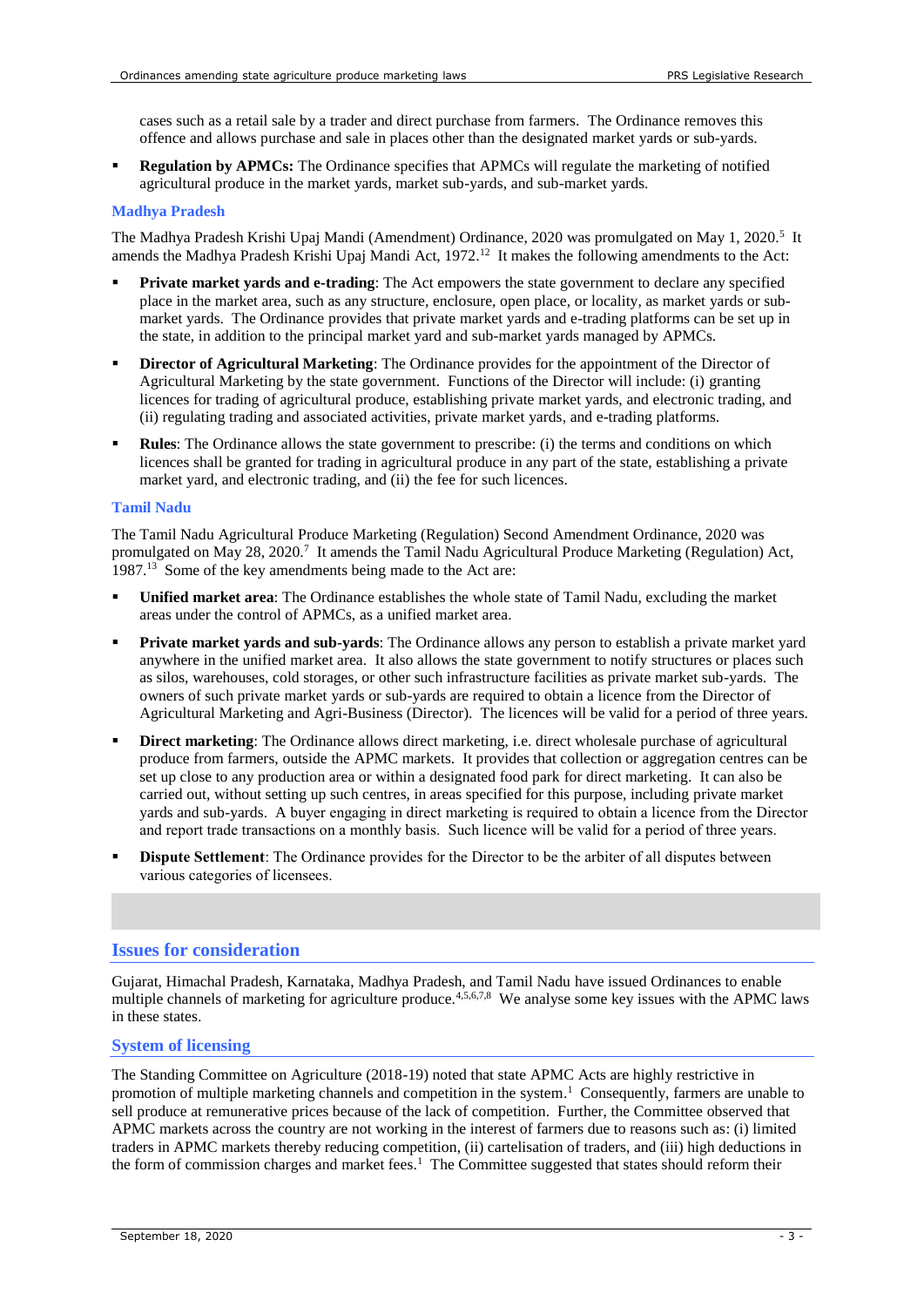APMC Acts by introducing reforms such as enhancing the number of marketing platforms for farm produce and making the functioning of APMC markets democratic and transparent.

Accordingly, the Ordinances issued by Gujarat, Himachal Pradesh, Karnataka, Madhya Pradesh, and Tamil Nadu remove certain geographical restrictions on the trade of agricultural produce and allow the trade of agricultural produce outside the state APMC markets. These five states now allow for: (i) setting up agricultural produce market in the private sector, (ii) direct marketing, and (iii) electronic trading (other than Tamil Nadu). [1,](#page-0-7)[4,](#page-0-5)[5,](#page-0-6)[6,](#page-0-2)[7,](#page-0-3)[8](#page-0-4)

<span id="page-3-0"></span>However, some issues such as cartelisation of market functionaries may continue to prevail even after these Ordinances are enacted. The Committee of State Ministers on Agricultural Marketing Reforms (2013) had observed that the system of licensing is restrictive. <sup>14</sup> Traders, commission agents, and other market functionaries organise themselves into associations, which does not allow easy entry of new persons into markets and stifles competition. The practice of compulsory licensing of commission agents and traders in the regulated markets has led to the creation of monopolies for market functionaries.[16](#page-4-0) Several experts have recommended that licensing should be replaced by a one-time simple registration system.<sup>[14,](#page-3-0)[16](#page-4-0)</sup> However, the Ordinances issued by Gujarat, Himachal Pradesh, Karnataka, Madhya Pradesh, and Tamil Nadu require all market functionaries to obtain licences to trade in any agricultural produce.

<span id="page-3-1"></span>Note that the Farmers' Produce Trade and Commerce (Promotion and Facilitation) Ordinance, 2020, promulgated by the central government in June 2020, provides that a buyer does not require any licence to trade in agricultural produce outside the state APMC markets (i.e., outside the market yards, warehouses etc. provided by the APMCs).<sup>15</sup> Under the Ordinance, any trader having a PAN card can directly buy produce from farmers anywhere outside the APMC markets. [15](#page-3-1) As the central law will prevail over the state law, traders will not require a license or will have to pay a fee or cess for such transactions outside APMC markets.

#### **Status of infrastructure in APMC markets**

The Himachal Pradesh, Karnataka, and Madhya Pradesh Ordinances/Acts provide that the respective state government will prescribe infrastructure requirements for private market yards, farmer-consumer market yards, and sub-market yards (such as warehouse, silos, and cold storage).<sup>[8,](#page-0-4)[11,](#page-1-0)12</sup> The Tamil Nadu Act provides that the APMCs may construct infrastructural facilities in the notified market areas. However, the Acts or Ordinances for these states do not specify infrastructure standards for APMC markets, nor delegate them to the government.

The Gujarat Ordinance, on the other hand, provides that the Market Committee Fund shall be utilised for the development of common marketing infrastructure and the state government may make Rules regarding the infrastructure, services, and the manner for providing it.<sup>[6](#page-0-2)</sup>

The Committee of State Ministers on Agricultural Marketing Reforms (2013) noted that the benefits available to farmers from regulated markets depends on the facilities available therein.<sup>14</sup> The Standing Committee on Agriculture (2018-19) observed that infrastructure and other civic facilities in most APMC markets are in a bad shape[.](#page-0-7)<sup>1</sup> This causes inconveniences to farmers such as lack of storage for perishable items and inadequate weighing scales to determine prices. It also reduces the efficiency of the markets. Across the country, only 65% of markets have toilets, 38% have rest houses, 15% have a cold storage facility, and 49% have weighing facilities.<sup>[1](#page-0-7)</sup> Table 1 provides a percentage of markets that have various infrastructure and facilities.

| Type of facility         | <b>Facility</b>     | Markets where the facility existed (%) |
|--------------------------|---------------------|----------------------------------------|
| <b>Market Facilities</b> | Godown              | 83%                                    |
|                          | Cold storage        | 15%                                    |
|                          | Covered platform    | 66%                                    |
|                          | Grading facility    | 22%                                    |
|                          | Drying platform     | 29%                                    |
|                          | Weighing facility   | 49 %                                   |
| <b>Civic Facilities</b>  | Drinking water      | 76 %                                   |
|                          | Toilet facility     | 65 %                                   |
|                          | Farmers' Rest House | 38%                                    |
|                          | Canteen             | 32%                                    |
|                          | Banking facility    | 7%                                     |
|                          | Internet cafe       | 12%                                    |

|  |  |  | Table 1: Percentage of APMC markets with various facilities (All India) |  |  |  |  |
|--|--|--|-------------------------------------------------------------------------|--|--|--|--|
|  |  |  |                                                                         |  |  |  |  |

Note: Data is from May 2015

Source: Report no. 62, Standing Committee on Agriculture, 2019; PRS.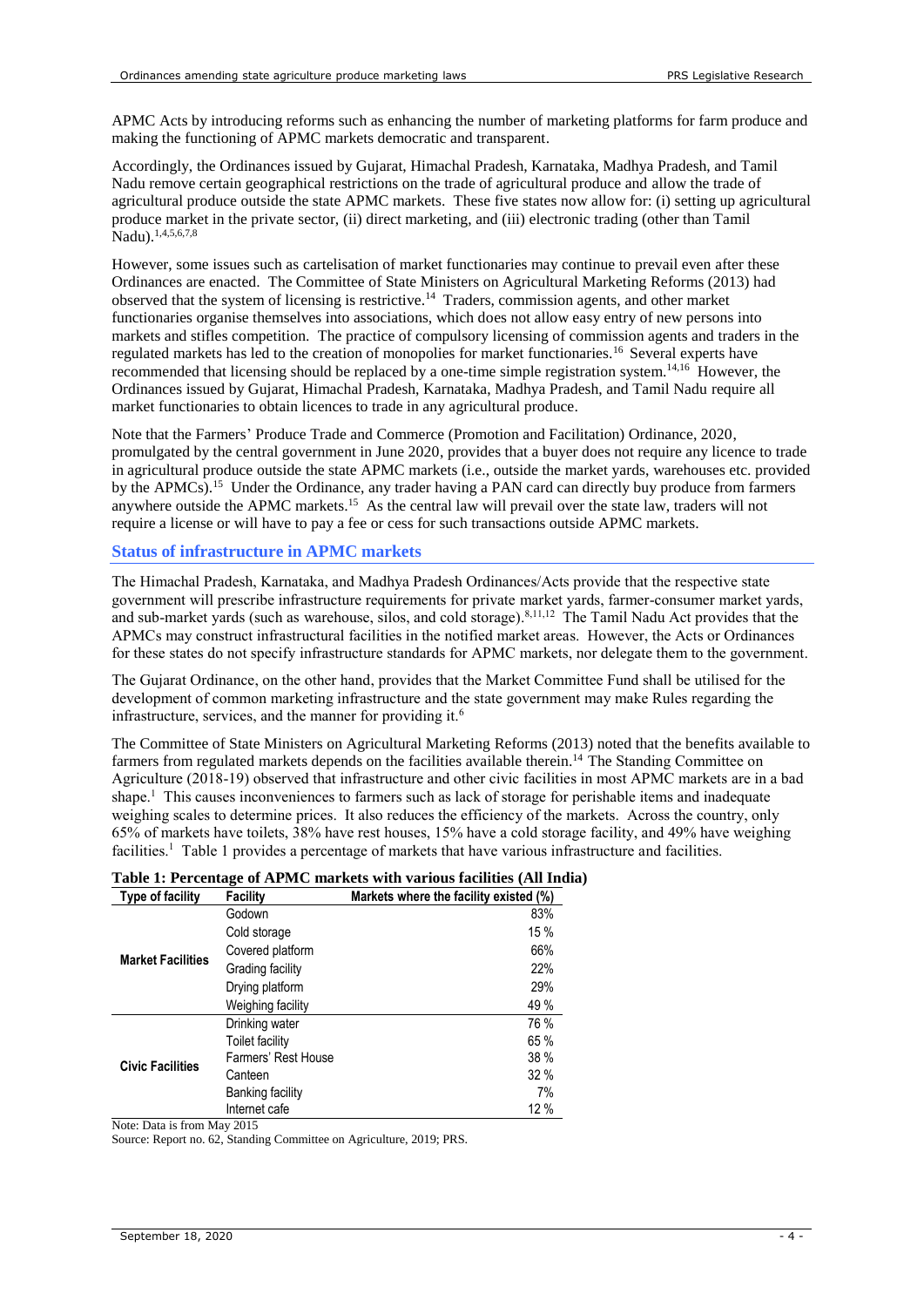#### **Regulation of Gramin Haats**

The Standing Committee on Agriculture (2018-19) observed that most farmers lack access to government procurement facilities and APMC markets.<sup>[1](#page-0-7)</sup> This is due to an insufficient number of APMC markets, long distances to the nearest APMC market, and lack of transportation facilities, among other[s.](#page-0-7)<sup>1</sup> Table 2 gives details on average area covered by APMC markets in Gujarat, Himachal Pradesh, Karnataka, Madhya Pradesh, and Tamil Nadu.

|                         | Total Area (sq. km.) | <b>Total APMC markets</b> | Average area covered<br>by one APMC (sq. km.) |
|-------------------------|----------------------|---------------------------|-----------------------------------------------|
| uiarat                  | 1.96.024             |                           |                                               |
| <b>Himachal Pradesh</b> | 55.673               | 56                        |                                               |
| Karnataka               | 1.91.791             | 513                       |                                               |
| Madhya Pradesh          | 3.08.144             | 545                       |                                               |
| Tamil Nadu              |                      |                           |                                               |

#### **Table 2: State-wise details of regulated markets**

Source: Report no. 62, Standing Committee on Agriculture, 2019; PRS.

The Standing Committee on Agriculture (2018-19) observed that the average area served by an APMC market in the country is 496 sq. km. Further, it can be seen in Table 2 that the average area covered by one APMC market is 994 sq. km. in Himachal Pradesh and 565 sq. km. in Madhya Pradesh. This is much higher than the 80sq. km. recommended by the National Commission on Farmers (Chair: Dr. M. S. Swaminathan) in 2006.<sup>1</sup> The Standing Committee noted that there is a need of 41,000 markets in the country to meet the 80 sq. km. requirement. It recommended that the number of agriculture markets should be increased.

Further, it noted that Gramin Haats (small rural markets) can provide farmers direct access to consumers, require less transportation cost, and thus, may emerge as a viable alternative for agriculture marketing. The Standing Committee also recommended that Gramin Haats should be kept out of the ambit of the APMC Acts[.](#page-0-7)<sup>1</sup> However, the Gujarat and Himachal Pradesh Ordinances provide that the state government may bring such markets under the regulation of the Act (after consultations with local authorities who own and operate these markets).<sup>[6,](#page-0-2)[8](#page-0-4)</sup> Further, the Madhya Pradesh Act covers Haat Bazaars under the ambit of its APMC Act.<sup>[12](#page-2-0)</sup>

#### **Tamil Nadu**

#### **Market fee for fruits and vegetables**

The Tamil Nadu Ordinance or Act does not de-regulate fruits and vegetables or exempt them from market fee.<sup>[7,](#page-0-3)[13](#page-2-1)</sup> However, various experts have recommended that fruits and vegetables should be taken out of the ambit of APMC Acts and market fees should not be levied on these commodities.<sup>[1,](#page-0-7)[14,1](#page-3-0)6</sup>

<span id="page-4-0"></span>The Committee on Agricultural Marketing Reforms (2013) had noted that there is a high wastage of fruits and vegetables due to lack of marketing infrastructure, absence of sufficient cold storage areas, and a dis-organised distribution system.<sup>[14](#page-3-0)</sup> In 2012-13, the extent of post-harvest losses was around 7% to 16% for fruits and around 7% to 12% for vegetables (around Rs 31,000 crore based on 2014 prices).<sup>17</sup> This is because fruits and vegetables are highly perishable items and delay in their sales impacts their quality and results in wastages and reduction in supplies (increasing their prices).<sup>18</sup> Exempting such items from the levies imposed by APMCs is expected to have a valuable effect on their prices.

<span id="page-4-1"></span>Note that Gujarat has removed fruits and vegetables from the ambit of its APMC Act.<sup>19</sup> Similarly, Madhya Pradesh has put fruits and vegetables outside the ambit of market regulation when purchased or sold outside the notified market yard.<sup>[19](#page-4-1)</sup> Karnataka and Himachal Pradesh have exempted market fee on all fruits and vegetables (except apple in Himachal Pradesh). [19](#page-4-1)

Note also that, the Farmers' Produce Trade and Commerce (Promotion and Facilitation) Ordinance, 2020 promulgated by the central government prohibits states from levying any market fee, cess, or tax on farmers, traders, and electronic trading platforms for trading in agricultural produce outside the state APMC markets.<sup>[15](#page-3-1)</sup>

<sup>1</sup> Report No. 62, Standing Committee on Agriculture, 'Agriculture Marketing and Role of Weekly Gramin Haats', Lok Sabha, January 3, 2019[, http://164.100.47.193/lsscommittee/Agriculture/16\\_Agriculture\\_62.pdf.](http://164.100.47.193/lsscommittee/Agriculture/16_Agriculture_62.pdf) <u>.</u>

<sup>&</sup>lt;sup>2</sup> Report No. 8, Standing Committee on Agriculture (2019-20): Action taken by the government on the report 'Agriculture Marketing and Role of Weekly Gramin Haats', Lok Sabha, December 12, 2019, http://164.100.47.193/lsscommittee/Agriculture/17\_Agriculture\_8.pdf.